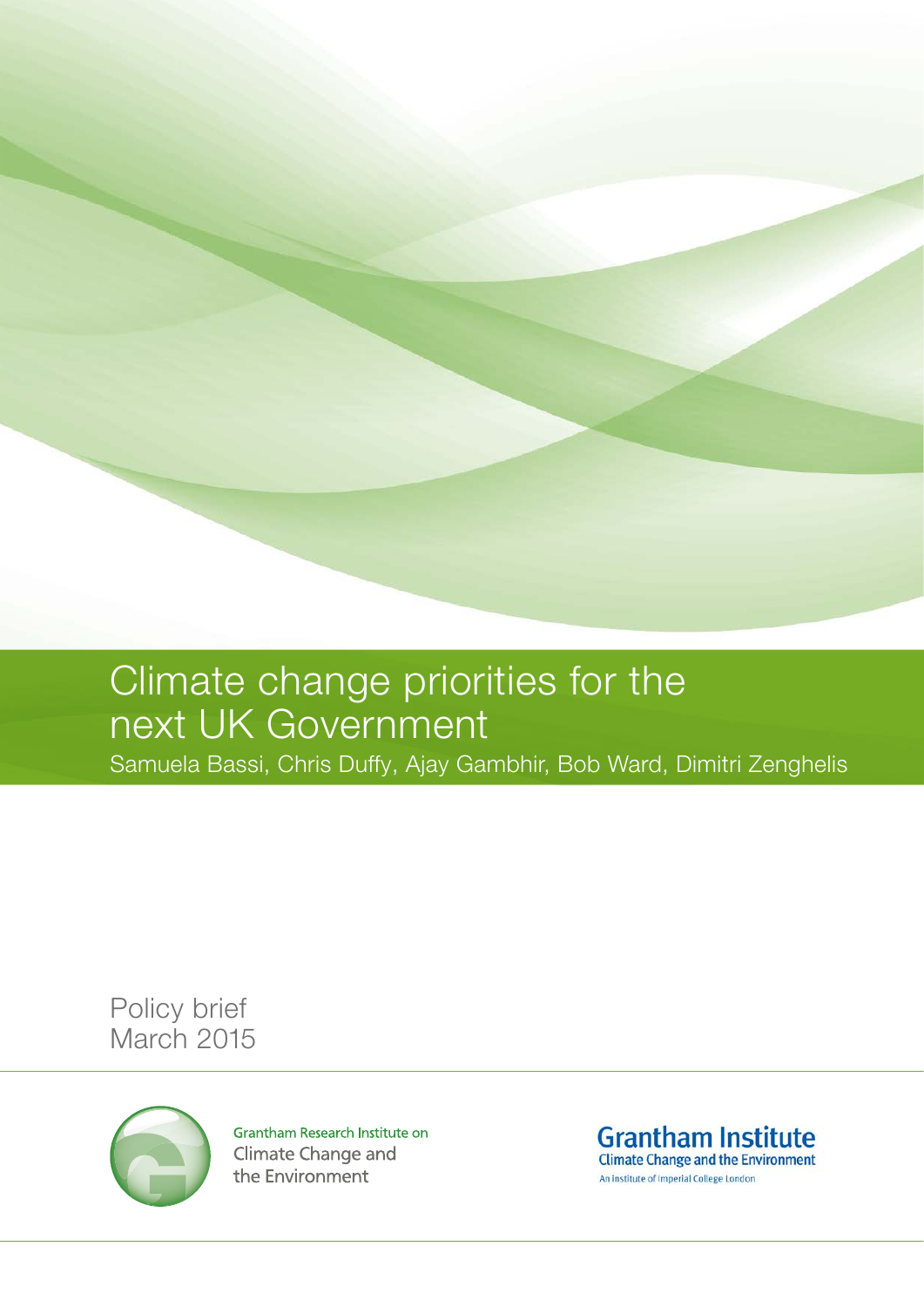

Grantham Research Institute on Climate Change and the Environment

The Grantham Research Institute on Climate Change and the Environment was established in 2008 at the London School of Economics and Political Science. The Institute brings together international expertise on economics, as well as finance, geography, the environment, international development and political economy to establish a worldleading centre for policy-relevant research, teaching and training in climate change and the environment. It is funded by the Grantham Foundation for the Protection of the Environment, which also funds the Grantham Institute for Climate Change at Imperial College London. More information about the Grantham Research Institute can be found at: [http://www.lse.ac.uk/grantham/](http://www.lse.ac.uk/grantham)



An institute of Imperial College London

The Grantham Institute – Climate Change and Environment, at Imperial College London is committed to driving research on climate change and the environment, and translating it into real world impact. Established in February 2007 with a £12.8 million donation over 10 years from the Grantham Foundation for the Protection of the Environment, the Institute integrates researchers and capabilities from all areas of the College necessary to tackle the challenges of climate change and the environment, through which we work to offer practical scientific and technical knowledge of the highest quality. The Institute is supported by a team of experts who provide authoritative analysis and assessment of research outputs, communicating it in a policy-relevant way to decision makers. More information about the Grantham Institute can be found at: http://www.imperial.ac.uk/grantham





**Imperial College** London



THE LONDON SCHOOL OF ECONOMICS AND POLITICAL SCIENCE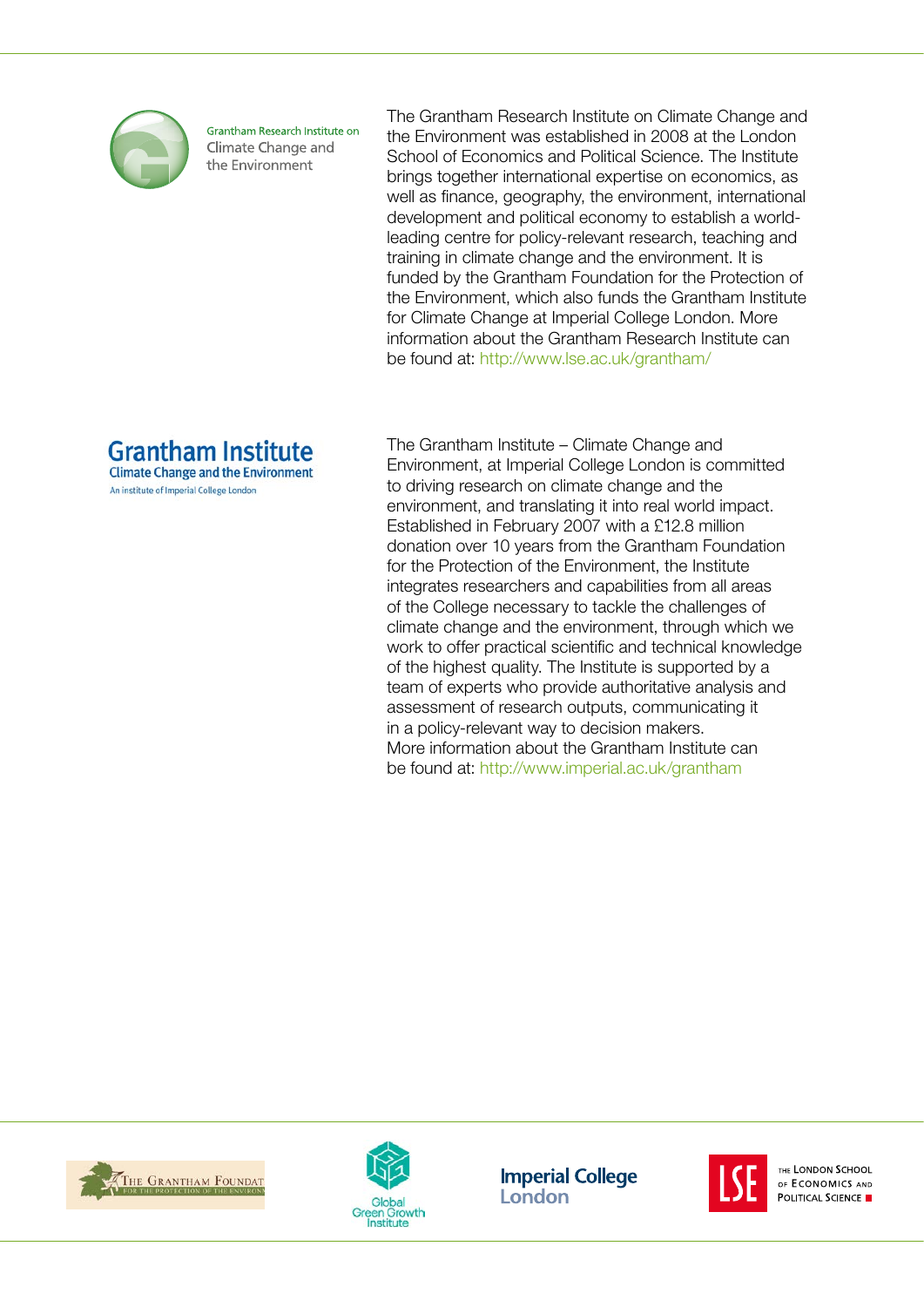### **Contents**

| <b>Introduction</b>                                                                            |   |
|------------------------------------------------------------------------------------------------|---|
| 1. Building long-term investor confidence in the UK's<br>low-carbon economy                    |   |
| 2. Harnessing the UK's potential as a leader in 'cleantech'                                    | 5 |
| 3. Ensuring that the transition to an energy-efficient<br>and low-carbon economy is affordable | 6 |
| 4. Increasing the UK's resilience to extreme weather                                           |   |
| 5. Demonstrating leadership in international<br>climate negotiations                           | 8 |
| <b>References</b>                                                                              |   |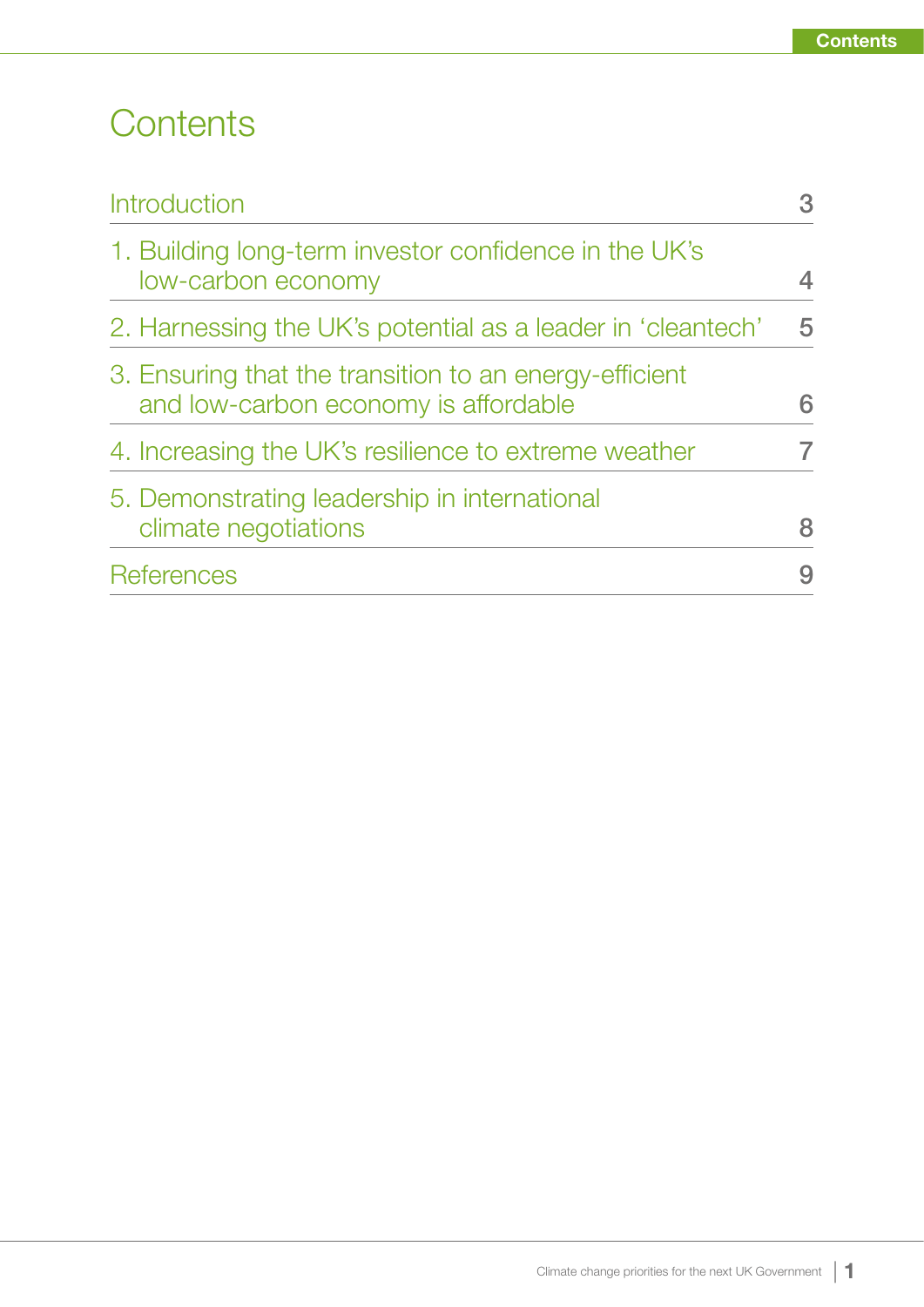#### Acknowledgements

We are grateful to Sam Fankhauser, Nicholas Stern and John Ashton for their comments and feedback. This policy brief is intended to inform decision-makers in the public, private and third sectors. It has been reviewed by at least one internal and external referee before publication. The views expressed in this brief represent those of the authors and do not necessarily represent those of the host institutions or funders.

#### The authors

Samuela Bassi is a Policy Analyst at the Grantham Research Institute on Climate Change and the Environment at London School of Economics and Political Science, where she focuses on green growth and climate change policy. Previously she worked as a Senior Policy Analyst at the Institute for European Environmental Policy, and for an Italian environmental consulting company. She graduated in Economics from University of Trieste, Italy, and holds an MSc in Economics from Birkbeck College, London.

Chris Duffy is Policy Communications Manager at the Grantham Research Institute on Climate Change and the Environment at the London School of Economics and Political Science. Previously he held roles at the Carbon Trust, the Environment Agency, and in Boris Johnson's climate change team at the Greater London Authority. He has also worked as a PR consultant for clients including major supermarket chains, construction firms and local authorities. Chris has a degree in History and a Public Affairs Diploma from the Chartered Institute of Public Relations (CIPR).

Ajay Gambhir is a Senior Research Fellow at the Grantham Institute at Imperial College London. He focuses on the economic, technology and policy implications of long-term low-carbon transition pathways at multiple scales (country, regional, global). Before joining Imperial College in 2010, he was the Team Leader for EU and International Climate Change Economics at DECC.

Bob Ward is Policy and Communications Director at the Grantham Research Institute on Climate Change and the Environment at the London School of Economics and Political Science. He is also a member of the Executive Committee of the Association of British Science Writers, and a member of the Board of the UK's Science Media Centre. Previously, he has worked at Risk Management Solutions, where he was Director of Public Policy. He also worked at the Royal Society, the UK National Academy of Science, for eight years, until October 2006. He has also worked as a freelance science writer and journalist. Bob has a first degree in geology and is a Fellow of the Geological Society.

Dimitri Zenghelis is Co-Head Policy at the Grantham Research Institute on Climate Change and the Environment at the London School of Economics and Political Science. His is also Chief Economist for the Global Commission on the Economy and Climate (The New Climate Economy). He was recently Senior Economic Advisor to Cisco's long term innovation group and an Associate Fellow at Chatham House. Previously, he headed the Stern Review Team at the Office of Climate Change, London, and was one of the authors of the Stern Review on the Economics of Climate Change. Before working on climate change, Dimitri was Head of Economic Forecasting at HM Treasury.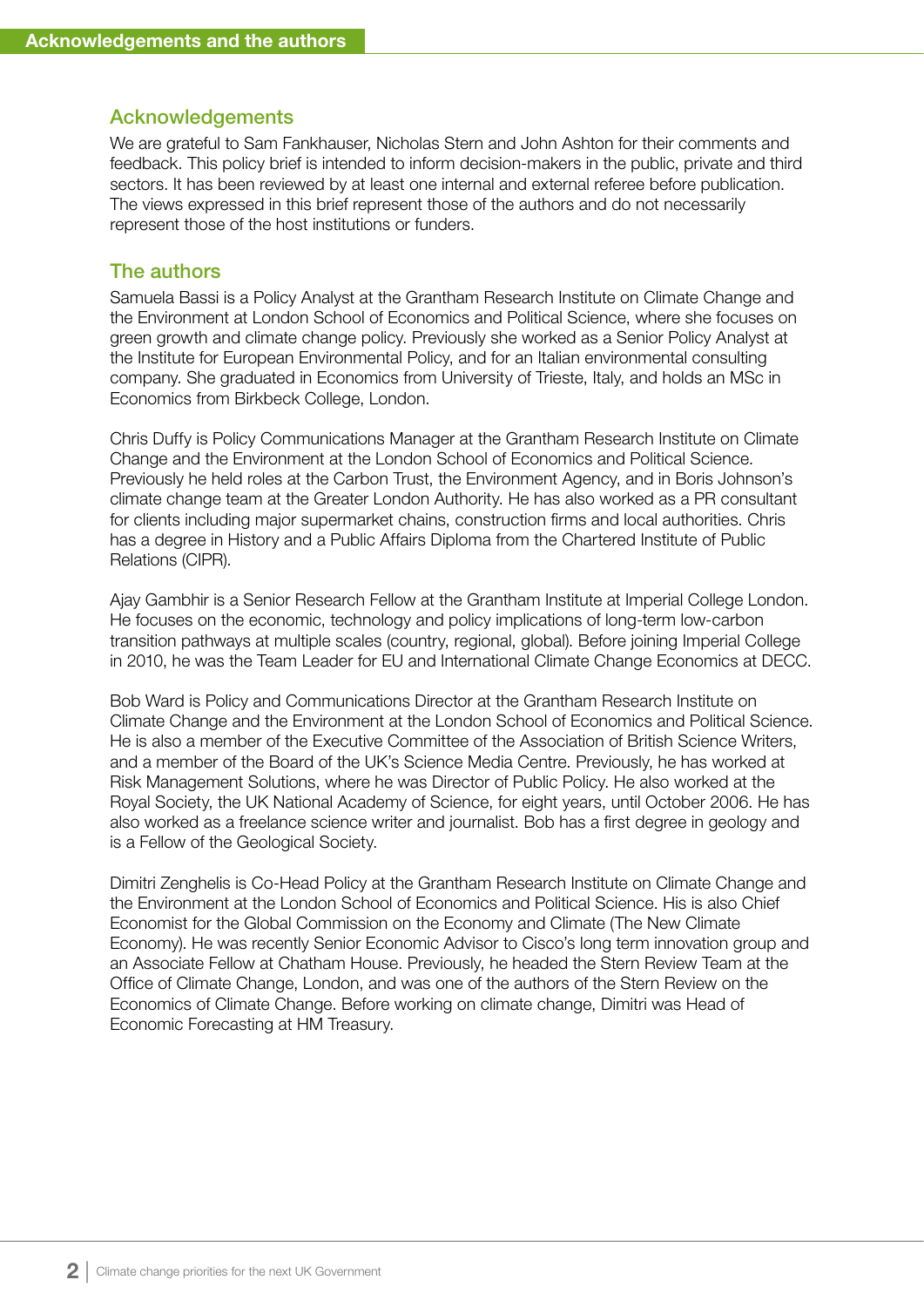#### <span id="page-4-0"></span>**Introduction**

Since 2010 the UK has made good progress towards creating a climate-resilient and lowcarbon economy. The UK met its first carbon budget in 2012 and is on track to meet the second carbon budget. The fourth carbon budget was legislated in June 2011, committing the UK to an ambitious 50 percent cut in emissions in 2023-2027 compared with 1990.

In October 2012, the Government launched the world's first Green Investment Bank, dedicated to stimulating investment in green infrastructure. The Energy Act in 2013 has paved the way for far-reaching reforms of the electricity market to support the deployment of low-carbon energy generation. The Green Deal was launched in January 2013 allowing the cost of installing energy efficiency measures in homes and businesses to be financed through a charge attached to a property's electricity meter. The Government also published the first national Climate Change Risk Assessment in 2012, and the first statutory National Adaptation Programme in the following year.

But challenges remain in ensuring that the full risks and costs of high-carbon activities are confronted and addressed. Current policies for greenhouse gas emissions focus on emissions reductions up to 2020. The next Government will be required to design and implement policies that keep the UK on a least-cost emissions reduction pathway to 2030 and beyond.

To meet this challenge the next Government should provide clarity and a sense of direction to enhance the credibility of its climate policies, through:

- 1. building long-term investor confidence in the UKs low-carbon economy;
- 2. harnessing the UKs potential as a leader in energy 'cleantech';
- 3. ensuring that the transition to an energy-efficient and low-carbon economy is affordable for businesses and households;
- 4. increasing the UK's resilience to extreme weather; and
- 5. demonstrating leadership in international climate negotiations.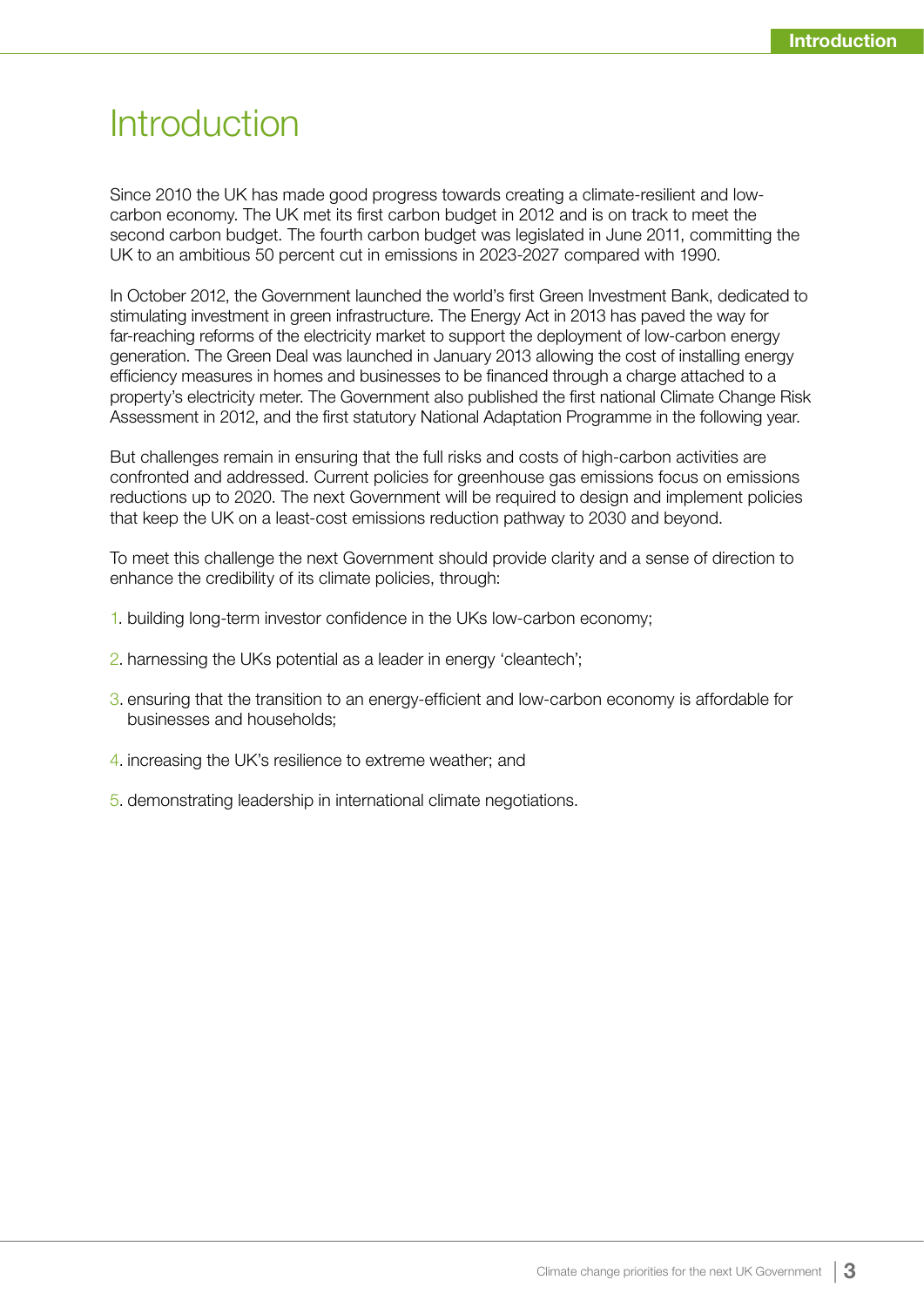### <span id="page-5-0"></span>1. Building long-term investor confidence in the UK's low-carbon economy

More than £200 billion of investment is needed in UK energy infrastructure by 2020. Half of this is required for the electricity system alone (DECC, 2014). Political uncertainty and policy risk pose significant threats to investment. Weak or inconsistent policy raises the cost of capital and damages private sector investment. It also undermines markets and entrepreneurship. To build long-term investor confidence in the UK's low-carbon economy the next Government should:

i) Agree upon and commit to a domestic carbon intensity target for the electricity sector. Such a target, likely to be in the 'flexible' range of 50-100g CO<sub>2</sub>/kWh, would give an indication of how much low-carbon power is required in the generation mix, while the levy control framework would encourage industry to provide this low-carbon generation at least cost.

This would give a clearer sense of direction for the power sector and encourage investment, learning and innovation across a range of technologies, including on energy efficiency and carbon capture and storage (CCS). It will thus allow the private sector to choose the cheapest options among a broad set of low-carbon technologies, avoiding both 'picking winners' and closing off valuable options (Bassi et al., 2013a; Stern, 2013).

ii) Create new institutions to unlock infrastructure investment. Better strategy, delivery and funding of major projects will be essential to deliver the required investment in UK infrastructure, particularly in energy. This could be enabled through a new institutional architecture (Aghion et al., 2013). This could include, for instance: a Strategy Board, providing strategic vision and independent expert advice on infrastructure issues; a Planning Commission, delivering strategic priorities independently from ministerial decision making (a similar body existed but was replaced by the Infrastructure Planning Unit under the Department for Communities and Local Government, reintroducing ministerial approval for projects); and a dedicated financial institution (either through a new body or by extending the mandate of the Green Investment Bank) to raise finance and provide convening power and know-how, which can ultimately crowd-in additional private financing.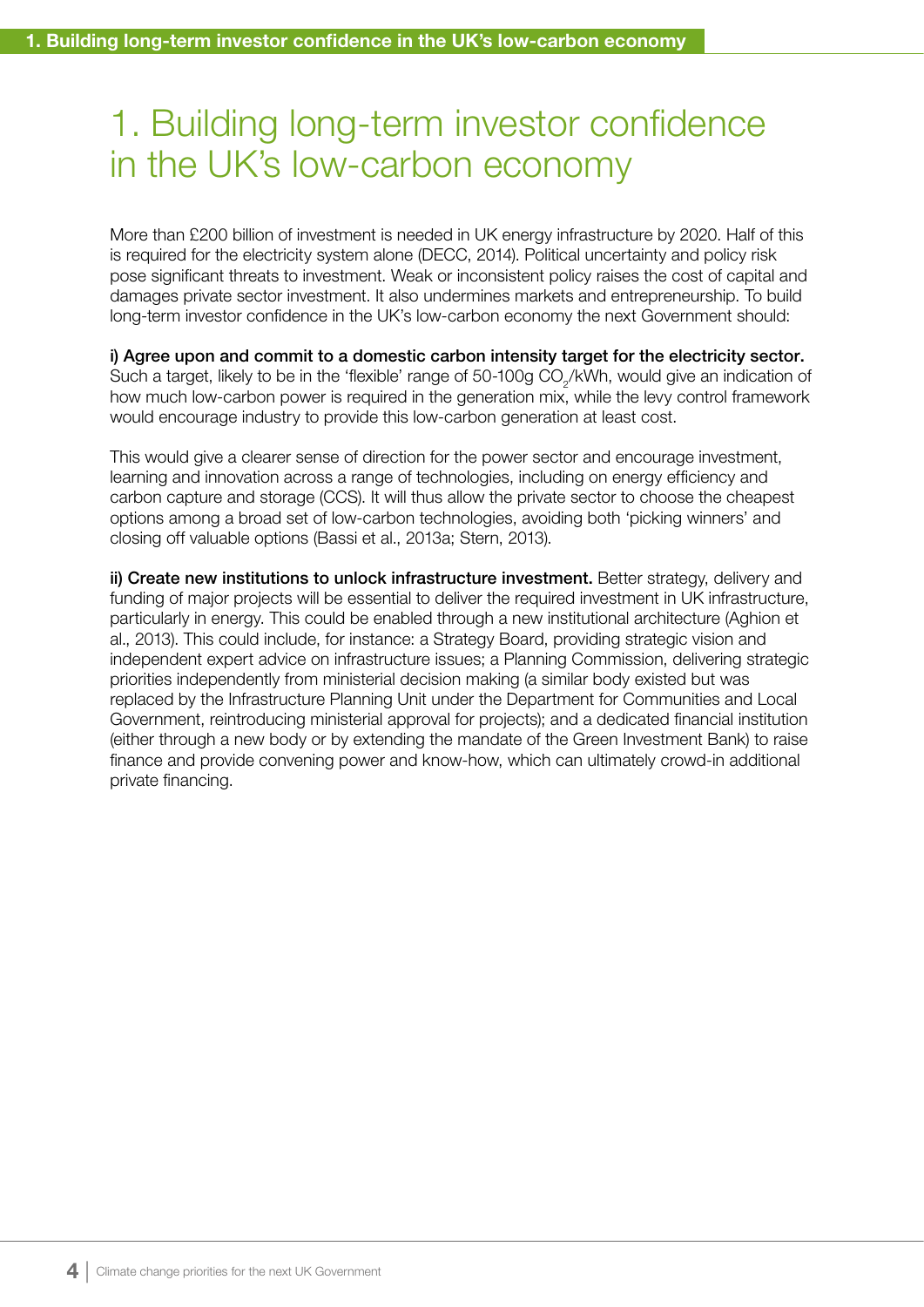### <span id="page-6-0"></span>2. Harnessing the UK's potential as a leader in 'cleantech'

The UK is among the leaders in low-carbon innovation, as reflected by the number of low-carbon patents submitted in the past decade. However, it is starting to fall behind the competition, mostly because of faster increase in patenting elsewhere (Dechezleprêtre and Martin, 2010). The UK has the potential to catch up with its competitors and become a global leader in innovation in several areas. To harness the UK's potential as a leader in 'cleantech', the next Government should:

i) Increase investment in research and development. Supporting research and development would not only contribute towards climate change objectives, but could be a driver of economic growth.

Evidence shows that low-carbon patents tend to have particularly broad applications in other areas of the economy (Dechezleprêtre et al., 2013) suggesting that 'cleantech' provides broad economic benefits and can create economic growth. Public expenditure on research and development should be increased gradually during the next parliament and accompanied by investment in education and skills.

ii) Focus innovation activities on key technologies. The UK already has a competitive advantage in a number of technologies including marine energy, offshore wind, biomass and energy from waste (Dechezleprêtre and Martin, 2010). These technologies should be a focus for UK innovation activities. Aside from these, the Committee on Climate Change (2010) has recommended that deployment efforts should focus on carbon capture and storage (CCS) applications for power generation and energy intensive industries, aviation technologies, smart grids, electric vehicles, as well as on more mature technologies such as nuclear power, advanced insulation materials and heat pumps. Promising new technologies requiring increased research and development effort include hydrogen fuel cell vehicles, third generation photovoltaic, energy storage and advanced biofuels technologies.

iii) Increase decision-making power and fiscal autonomy for cities in relation to low-carbon innovation. Cities are well-placed to lead and benefit from strong action to reduce emissions. Scale economy benefits of urbanisation mean that cities can capitalise on developing green investments, such as integrated public transit, sewers and water systems, congestion pricing, smart grids, smart buildings and decentralised energy networks. Careful urban planning and policy designed by local authorities, with government support, can simultaneously improve resource efficiency while tackling waste, noise, congestion and pollution and provide an attractive environment for skilled labour and innovative firms (Rode, Stern and Zenghelis, 2012).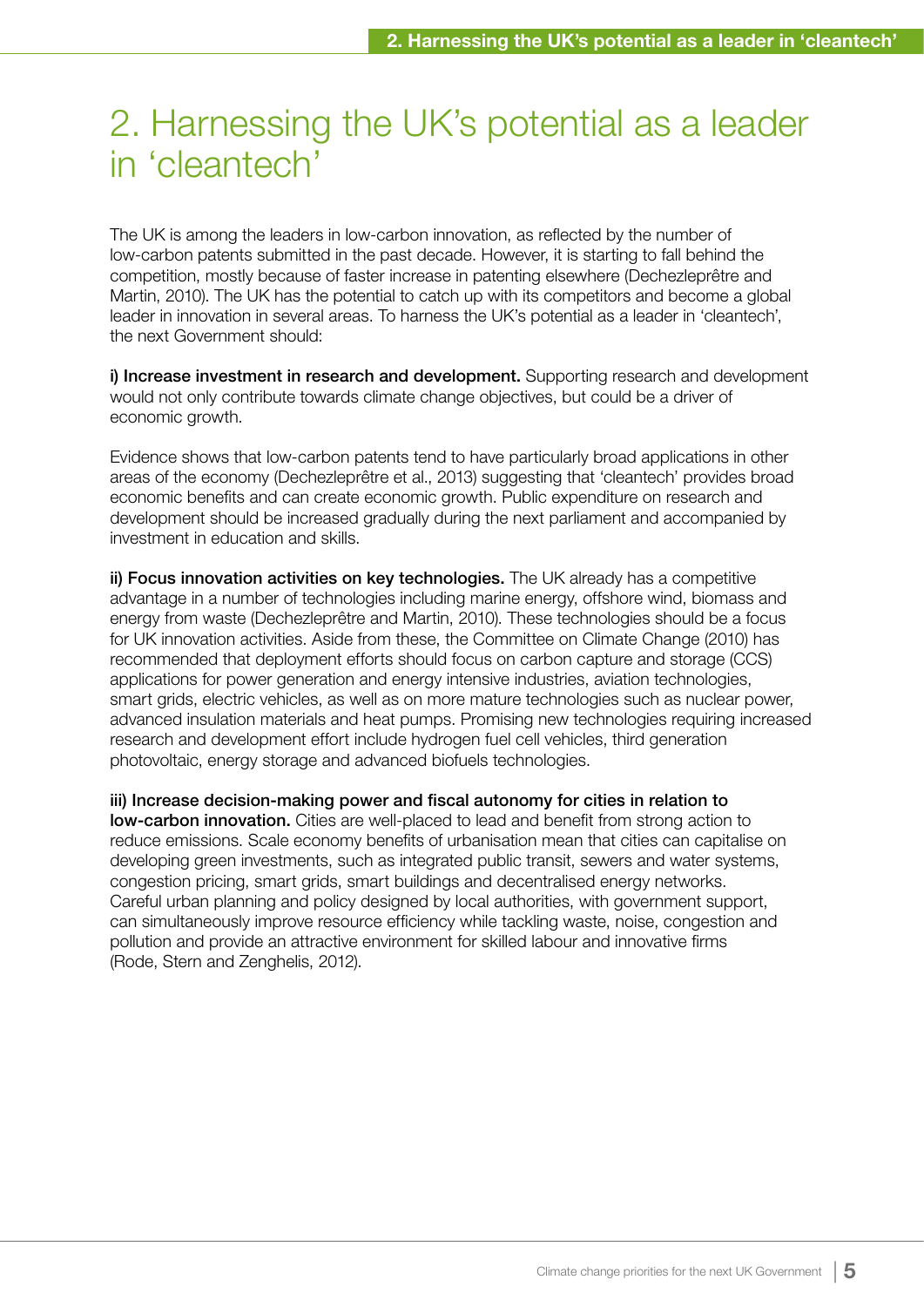#### <span id="page-7-0"></span>3. Ensuring that the transition to an energy-efficient and low-carbon economy is affordable

Decarbonising the economy is likely to lead to moderate increases in costs for households and businesses in the short term, mainly as a result of increased energy bills. This is not unique to the UK, but measures should be taken to minimise the costs. The next Government should:

i) Reform environmental taxation. The UK has a complex system of energy taxes which affect the business sector. Overlaps between taxes mean that carbon prices are uneven across sectors and fuels, and result in some businesses paying for their greenhouse gas emissions several times over. Merging and simplifying instruments such as the Climate Change Levy, Climate Change Agreements and CRC Energy Efficiency Scheme into a single instrument would improve consistency, while reducing administrative burdens (Bassi et al., 2013b). The new instrument should retain the design of the Climate Change Levy.

Determining the appropriate carbon price for such an instrument is a sensitive issue and, ultimately, a political choice. In principle, there is an argument for aligning the carbon price for businesses towards a single value for all sectors of the economy, whether or not they are covered by the European Union Emissions Trading System (EU ETS), and in line with the overall UK carbon budgets.

A reform along these lines could result in higher tax rates for several businesses, and increase fiscal revenues for the Government. There is a case for recycling these additional revenues back to businesses whose international competitiveness would be impacted, provided these can be accurately identified. Compensation options could include lump sum payments or reductions in business taxes. Revenues could also be used to cover the expenditures associated with other climate-related policies, for instance by reducing the burden of the Renewable Obligation, Contracts for Difference or Feed-in Tariffs on energy bills.

ii) Review and reform the Green Deal. Slow progress has been made on energy efficiency (Committee on Climate Change, 2014). The Government's flagship household energy efficiency policy, the Green Deal, has had limited success, partly due to unforeseen interactions with ECO and lack of engagement by energy companies. The 'principal/agent' problem (i.e. the challenge of motivating one party to act on behalf of another) has also prevented tenants from investing in energy efficiency.

The next Government should conduct a comprehensive review and reform of the Green Deal. It may want to consider a stronger role for local councils to identify opportunities and priority neighbourhoods for intervention, especially in poorer areas; implement upgrades neighbourhood by neighbourhood; and support community energy systems (Committee on Climate Change, 2014).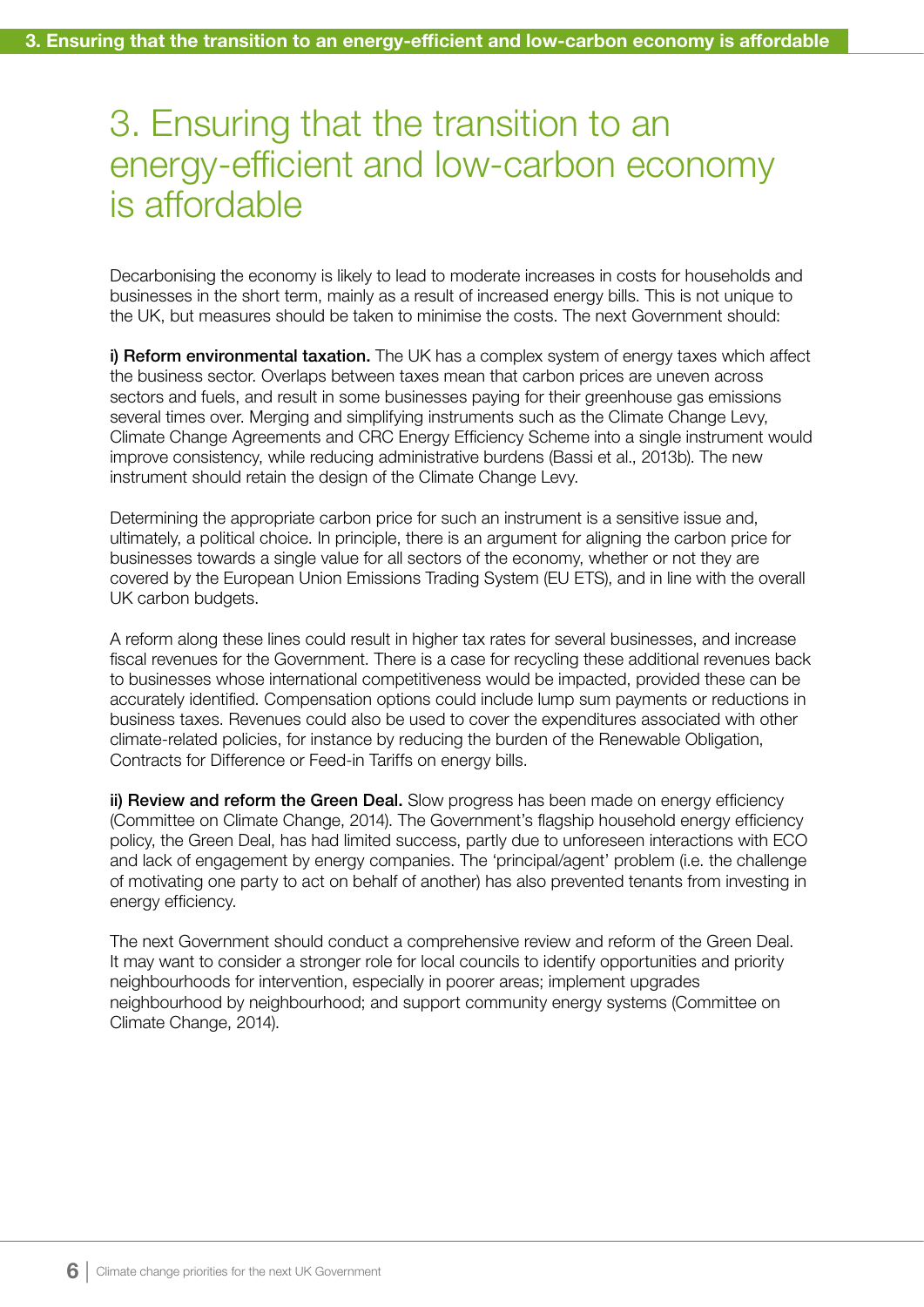#### <span id="page-8-0"></span>4. Increasing the UK's resilience to extreme weather

The UK needs a strategic approach to climate change adaptation, both today and in the long term. Investing in resilience can be very cost-efficient, but many barriers still exist, including lack of risk information and awareness, missing incentive structures, and limited consideration of the social impacts of extreme weather events. The next Government should:

i) Develop an adaptation policy framework. Developing a policy framework that encourages action on adaptation will be critical to prepare the UK for more frequent and/or more intense extreme weather events as a result of climate change. Priority actions include, making infrastructures more resilient; increasing investment in new and existing flood protection measures; providing the right incentives for resilience, for example through land-use and planning policies; increasing awareness and transparency of current and future risk levels; increasing water efficiency through water pricing, better planning and abstraction policies; and supporting local governments through better monitoring and risk information tools (Fankhauser et al., 2013).

ii) Re-design Flood Re. The availability and affordability of flood insurance should be improved by re-designing Flood Re and placing risk reduction at its core. Improvements should include: providing flood risk information to households covered by the scheme; developing a clear plan for the proposed phasing out of Flood Re within 20 to 25 years; encouraging and rewarding flood risk reduction measures by homeowners; extending the supervisory role of the Secretary of State; and engaging local communities and new stakeholders, such as property developers or mortgage providers, through rewards or mandatory requirements for risk management (Surminski and Eldridge, 2014).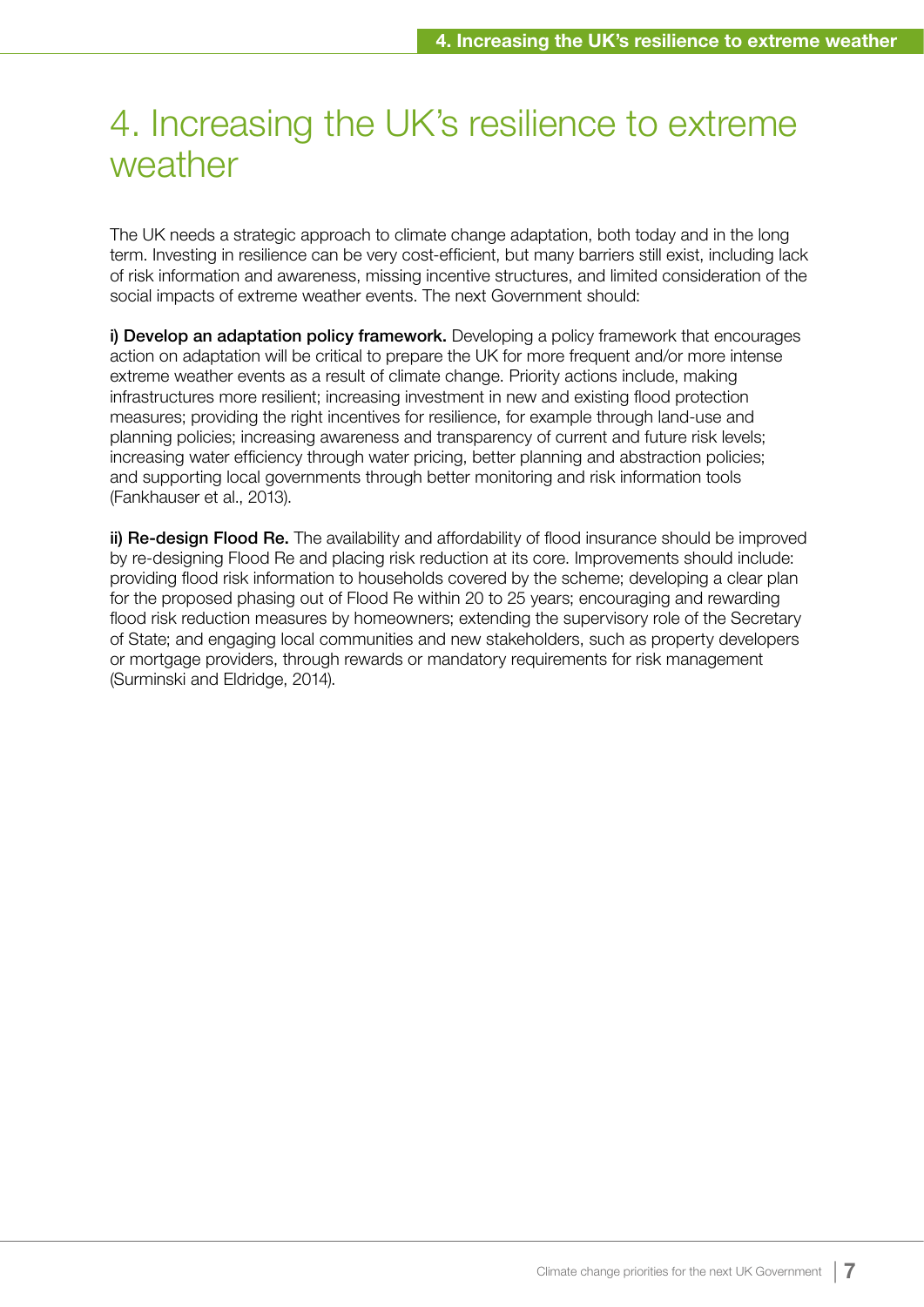### <span id="page-9-0"></span>5. Demonstrating leadership in international climate negotiations

Underlying all of the above, the next Government should maintain the UK's leadership in international climate change negotiations and support an ambitious global deal to combat climate change at the 21st session of the Conference of the Parties to the United Nations Framework Convention on Climate Change in Paris in December 2015. The next Government should:

i) Develop a negotiation narrative that highlights economic opportunities arising from climate action. The UK can have a role in supporting new approaches to 'equitable' mitigation effort, by moving away from 'distributive justice' and 'burden-sharing' framings towards a more collaborative approach. This should build on the recent evidence that more than half of emissions reductions required to meet an ambitious target generate co-benefits, for example, from improved health and poverty eradication. This suggests that appropriate and fair sharing of mitigation action should be based not only on the principle of 'burden sharing' and responsibility, but also on the consideration of opportunities from green policies to promote efficiency and generate economic returns (Averchenkova et al., 2014). It will also be important to work out a mechanism for continuous ramping up of the ambition post-Paris to ensure that the global net emissions are consistent with a pathway to avoid global warming of more than 2°C above pre-industrial levels.

Additional action will also be needed beyond the Paris agreement. In particular, the new Government should explore the potential for 'narrower and deeper' coordination with groups of willing states and non-state actors to pursue specific decarbonisation initiatives. These could include, for instance, a shared medium-term goal for electricity sector decarbonisation, concerted efforts to gradually phase out coal, or cooperation on zero-carbon energy innovation (Green, 2014).

#### ii) Provide climate finance for low-carbon investment in developing countries.

International climate finance flows, including from the UK, need to increase sharply if climate risk is to be reduced and developing countries are to achieve lower-carbon and more climateresilient development paths. The case for providing access to affordable finance and supporting capacity-building in low income countries is strengthened by the fact that climate action can provide significant local co-benefits, such as improved health and reduced pollution. It can also have additional pay-offs for other countries, for example, by reducing emissions or alleviating the demand on scarce global resources (Averchenkova et al., 2014).

The next Government will need to consider how best to contribute. Investment needs could be met not only through traditional climate finance or aid channels, but also through various other forms of partnerships, such as information exchange, bilateral and multilateral agreements and cooperation with the private sector. Sectoral agreements on intensity targets or technologysharing, for example, could also provide a level playing field for trade while supporting structural transition across sectors (Averchenkova et al., 2014). Initiatives to lower the cost of capital for low-carbon and climate-resilient investments in developing countries could help mobilise private finance and increase the pay-off for the public finance that is committed. Furthermore, the UK should play a major role in helping developing countries identify and prioritise mitigation and adaptation opportunities, enabling these countries to increase their ambition over time.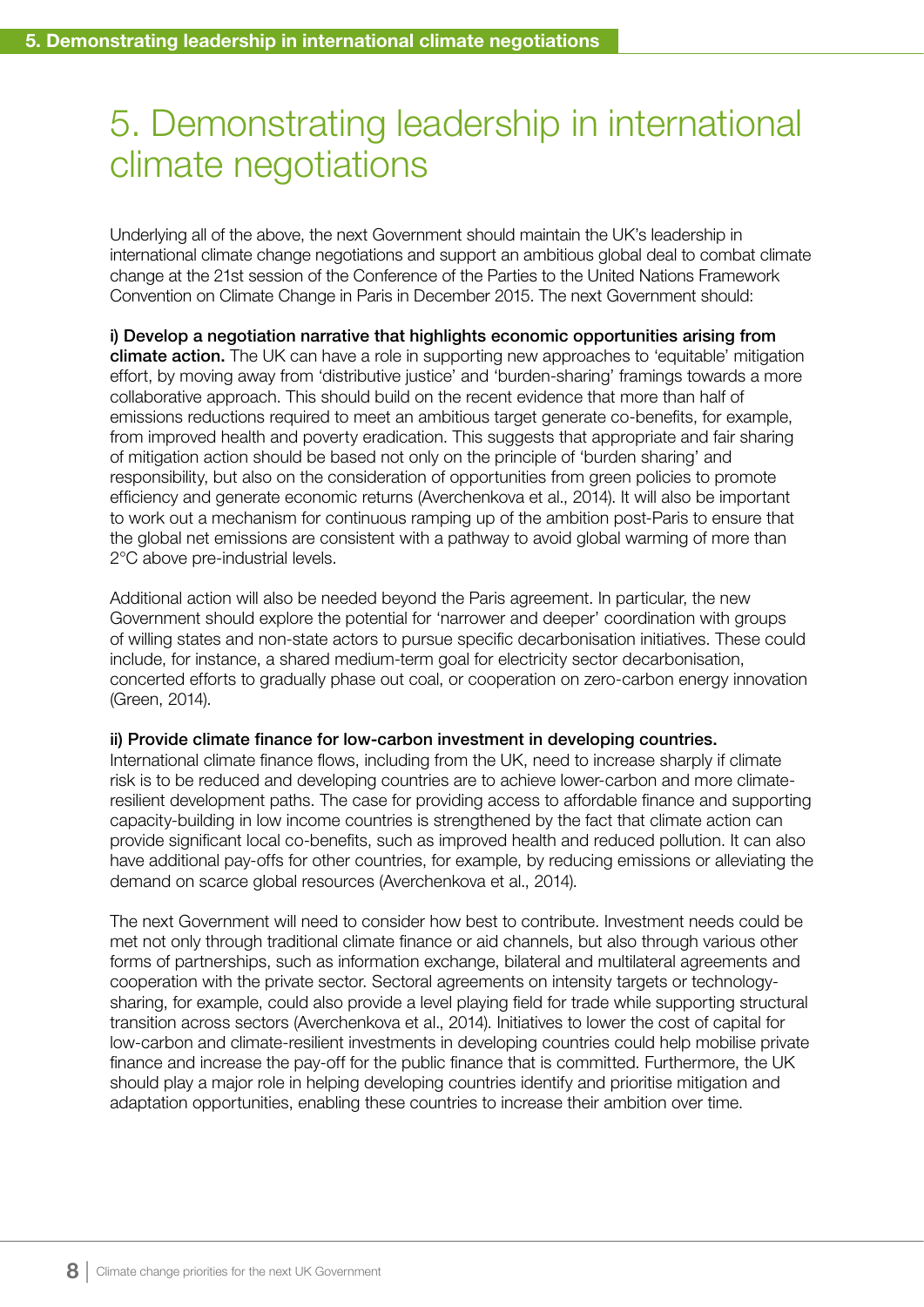#### <span id="page-10-0"></span>**References**

Aghion, P., Besley, T., Browne, J., Caselli, F., Lambert, R., Lomax, R., Pissarides, C., Stern, N., Van Reenen, J., 2013. Investing for Prosperity. Report of the LSE Growth Commission. London: London School of Economics and Political Science (LSE) Growth Commission. [online] Available at: http://www.lse.ac.uk/researchAndExpertise/units/growthCommission/documents/ pdf/LSEGC-Report.pdf

Averchenkova, A., Stern, N. and Zenghelis, D. 2014. Taming the beasts of 'burden-sharing: an analysis of equitable mitigation actions and approaches to 2030 mitigation pledges. [pdf] Policy paper. London: Grantham Research Institute for Climate Change and the Environment and Centre for Climate Change Economics and Policy, London School of Economics and Political Science. [online] Available at: http://www.lse.ac.uk/GranthamInstitute/wp-content/ uploads/2014/12/Averchenkova-Stern-and-Zenghelis-policy-paper-December-2014.pdf

Bassi, S., Duffy, C. and Rydge, J., 2013. Decarbonising electricity generation. Policy paper. London: Centre for Climate Change Economics and Policy Grantham Research Institute on Climate Change and the Environment. [online] Available at: http://www.lse.ac.uk/ GranthamInstitute/wp-content/uploads/2014/03/PP-decarbonising-electricity-generation.pdf

Bassi, S., Dechezleprêtre, A., & Fankhauser, S., 2013. Climate change policies and the UK business sector: overview, impacts and suggestions for reform. [pdf]. London: Centre for Climate Change Economics and Policy Grantham Research Institute on Climate Change and the Environment. [online] Available at: http://www.lse.ac.uk/GranthamInstitute/publications/ Policy/docs/climate-change-policies-uk-business-sector.pdf

Committee on Climate Change, 2010. Building a low-carbon economy – the UK's innovation challenge. London: Committee on Climate Change.

Committee on Climate Change, 2014. Meeting carbon budgets – 2014 progress report to Parliament. London: Committee on Climate Change.

Dechezleprêtre A. & Martin, R., 2010. Low carbon innovation in the UK: Evidence from patent data. Report for the UK Committee on Climate Change. London: Centre for Economic Performance and Centre for Climate Chnage Economics and Policy and the Grantham Research Institute on Climate Change and the Environment, London School of Economics and Political Science.

Dechezleprêtre, A., Martin, R, and Mohnen, M. 2013. Knowledge spillovers from clean and dirty technologies: A patent citation analysis. Working paper. London: Centre for Climate Change Economics and Policy and the Grantham Research Institute on Climate Change and the Environment, London School of Economics and Political Science; Imperial College; University College London. [online] Available at: http://personal.lse.ac.uk/dechezle/DMM\_sept2013.pdf

Department for Energy and Climate Change (DECC), 2014. Delivering UK Energy Investment. London: DECC. [online] Available at: https://www.gov.uk/government/uploads/system/uploads/ attachment\_data/file/331071/DECC\_Energy\_Investment\_Report.pdf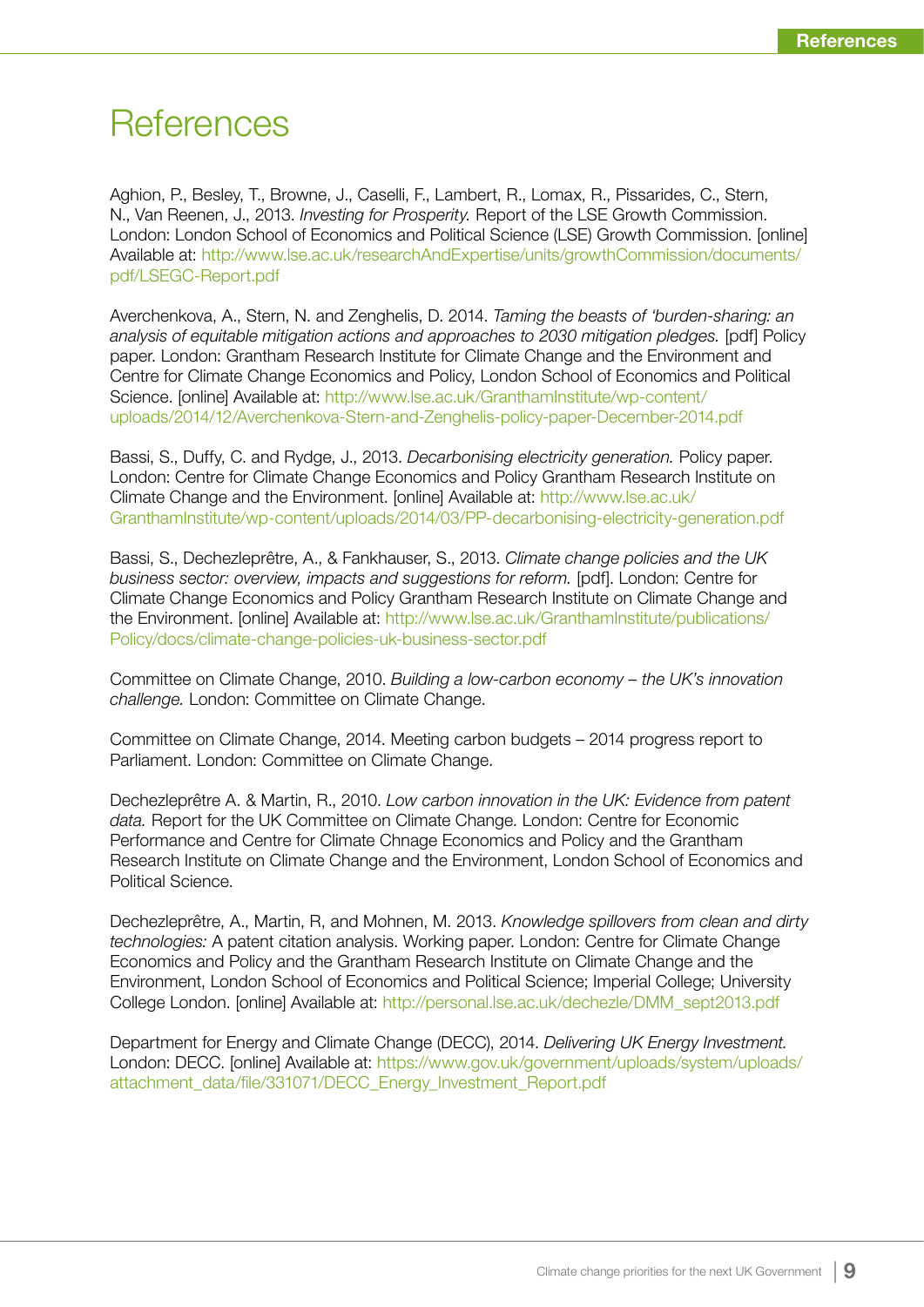Fankhauser, S., Ranger, N., Colmer, J., Fisher, S., Surminski, S., Stainforth, D., Williamson, A., 2013. An Independent National Adaptation Programme for England. Policy Brief. London: Centre for Climate Change Economics and Policy and the Grantham Research Institute on Climate Change and the Environment, London School of Economics and Political Science. [online] Available at: http://www.lse.ac.uk/GranthamInstitute/wp-content/uploads/2014/02/ PB-independent-national-adaptation-programme-for-england.pdf

Green, F. 2014. This time is different: The prospects for an effective climate agreement in Paris 2015. [pdf] Policy paper. London: Grantham Research Institute for Climate Change and the Environment and Centre for Climate Change Economics and Policy, London School of Economics and Political Science. [online] Available at: http://www.lse.ac.uk/GranthamInstitute/ wp-content/uploads/2014/10/This-Time-is-Different.pdf

Rode, P., Stern, N. & Zenghelis, D., 2012. Global Problems: City Solutions. London: LSE Cities. [online] Available at: http://lsecities.net/media/objects/articles/global-problems-city-solutions/ en-gb/

Stern, N., 2013. Lord Stern of Brentford urges fellow peers to support Energy Bill amendment on decarbonisation target. Press release. London: Grantham Research Institute for Climate Change and the Environment. [online] Available at: http://www.lse.ac.uk/GranthamInstitute/ news/lord-stern-of-brentford-urges-fellow-peers-to-support-energy-bill-amendment-ondecarbonisation-target/

Surminski, S. & Eldridge, J., 2014. Flood insurance in England- An assessment of the current and newly proposed insurance scheme in the context of rising flood risk. Policy paper. London: Centre for Climate Change Economics and Policy and the Grantham Research Institute on Climate Change and the Environment, London School of Economics and Political Science. [online] Available at: http://www.lse.ac.uk/GranthamInstitute/wp-content/uploads/2014/11/ Surminski and Eldridge 2014.pdf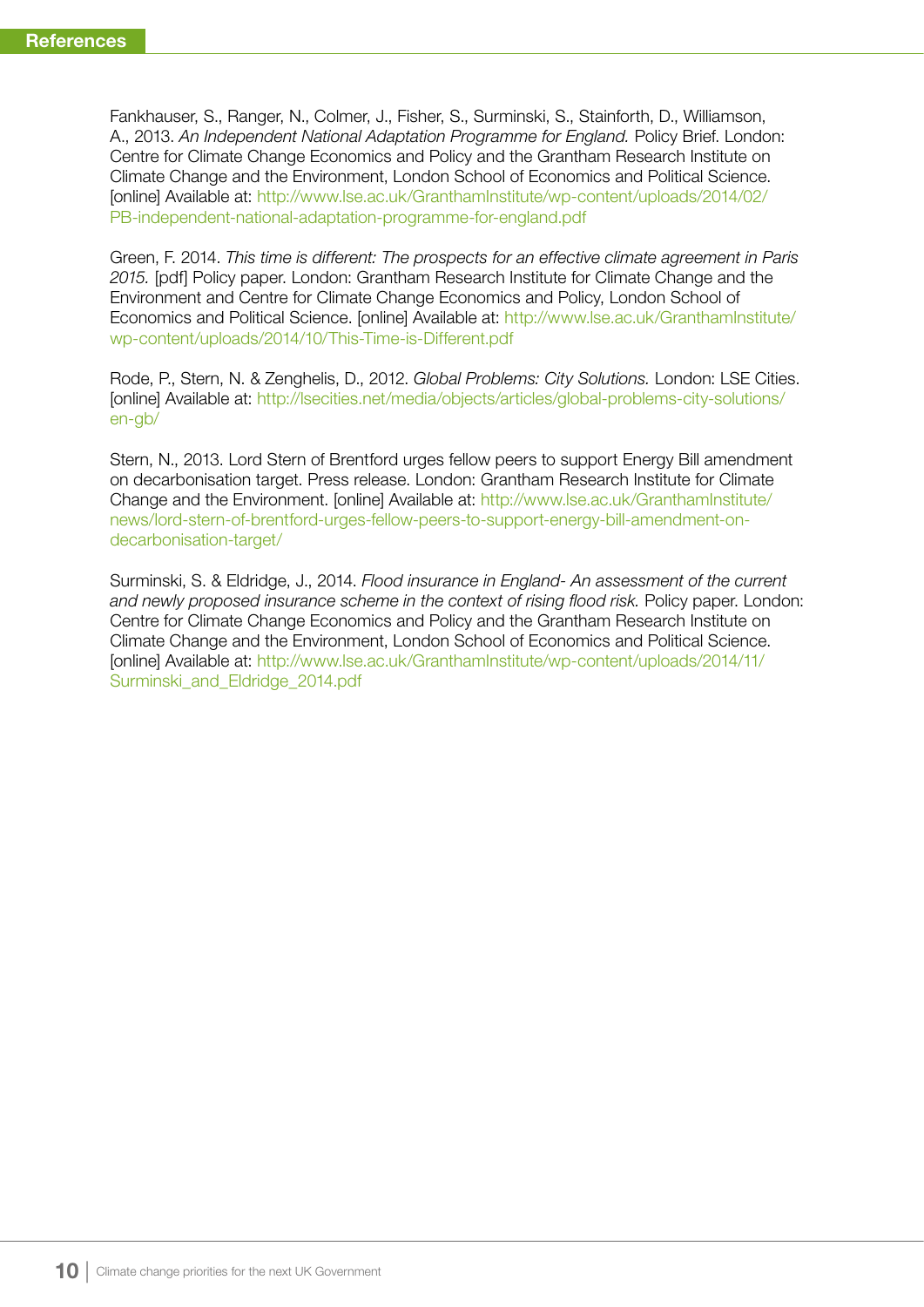

Printed on 100% recycled paper.

Typeset by The Digital Parent Company Ltd,<www.digitalparentcompany.com>